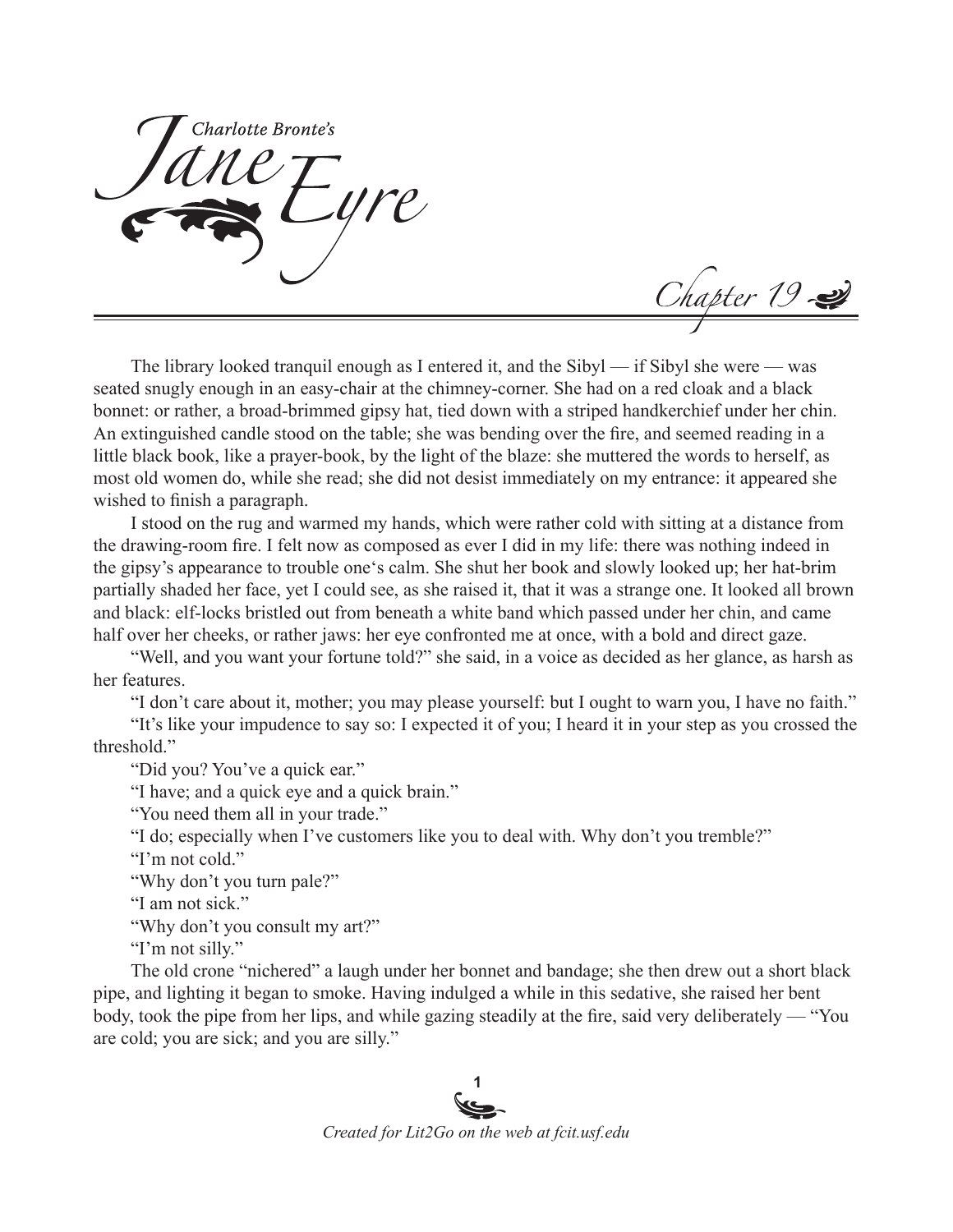"Prove it," I rejoined.

"I will, in few words. You are cold, because you are alone: no contact strikes the fire from you that is in you. You are sick; because the best of feelings, the highest and the sweetest given to man, keeps far away from you. You are silly, because, suffer as you may, you will not beckon it to approach, nor will you stir one step to meet it where it waits you."

She again put her short black pipe to her lips, and renewed her smoking with vigour.

"You might say all that to almost any one who you knew lived as a solitary dependent in a great house."

"I might say it to almost any one: but would it be true of almost any one?"

"In my circumstances."

"Yes; just so, in YOUR circumstances: but find me another precisely placed as you are."

"It would be easy to find you thousands."

"You could scarcely find me one. If you knew it, you are peculiarly situated: very near happiness; yes, within reach of it. The materials are all prepared; there only wants a movement to combine them. Chance laid them somewhat apart; let them be once approached and bliss results."

"I don't understand enigmas. I never could guess a riddle in my life."

"If you wish me to speak more plainly, show me your palm."

"And I must cross it with silver, I suppose?"

"To be sure."

I gave her a shilling: she put it into an old stocking-foot which she took out of her pocket, and having tied it round and returned it, she told me to hold out my hand. I did. She arched her face to the palm, and pored over it without touching it.

"It is too fine," said she. "I can make nothing of such a hand as that; almost without lines: besides, what is in a palm? Destiny is not written there."

"I believe you," said I.

"No," she continued, "it is in the face: on the forehead, about the eyes, in the lines of the mouth. Kneel, and lift up your head."

"Ah! now you are coming to reality," I said, as I obeyed her. "I shall begin to put some faith in you presently."

I knelt within half a yard of her. She stirred the fire, so that a ripple of light broke from the disturbed coal: the glare, however, as she sat, only threw her face into deeper shadow: mine, it illumined.

"I wonder with what feelings you came to me to-night," she said, when she had examined me a while. "I wonder what thoughts are busy in your heart during all the hours you sit in yonder room with the fine people flitting before you like shapes in a magic-lantern: just as little sympathetic communion passing between you and them as if they were really mere shadows of human forms, and not the actual substance."

"I feel tired often, sleepy sometimes, but seldom sad."

"Then you have some secret hope to buoy you up and please you with whispers of the future?"

"Not I. The utmost I hope is, to save money enough out of my earnings to set up a school some day in a little house rented by myself."

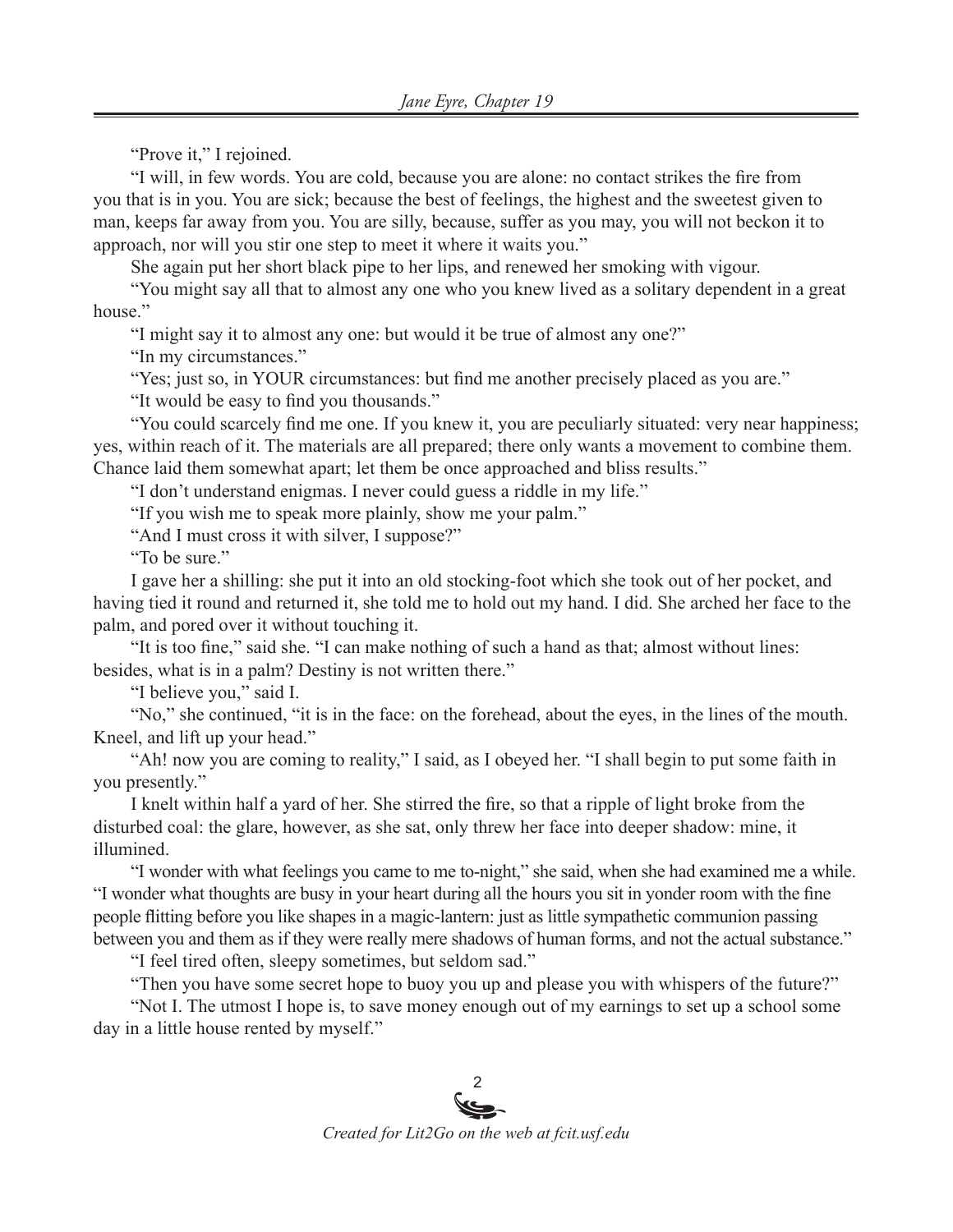"A mean nutriment for the spirit to exist on: and sitting in that window-seat (you see I know your habits  $) -$ "

"You have learned them from the servants."

"Ah! you think yourself sharp. Well, perhaps I have: to speak truth, I have an acquaintance with one of them, Mrs. Poole — "

I started to my feet when I heard the name.

"You have — have you?" thought I; "there is diablerie in the business after all, then!"

"Don't be alarmed," continued the strange being; "she's a safe hand is Mrs. Poole: close and quiet; any one may repose confidence in her. But, as I was saying: sitting in that window-seat, do you think of nothing but your future school? Have you no present interest in any of the company who occupy the sofas and chairs before you? Is there not one face you study? one figure whose movements you follow with at least curiosity?"

"I like to observe all the faces and all the figures."

"But do you never single one from the rest — or it may be, two?"

"I do frequently; when the gestures or looks of a pair seem telling a tale: it amuses me to watch them."

"What tale do you like best to hear?"

"Oh, I have not much choice! They generally run on the same theme — courtship; and promise to end in the same catastrophe — marriage."

"And do you like that monotonous theme?"

"Positively, I don't care about it: it is nothing to me."

"Nothing to you? When a lady, young and full of life and health, charming with beauty and endowed with the gifts of rank and fortune, sits and smiles in the eyes of a gentleman you — "

"I what?"

"You know — and perhaps think well of."

"I don't know the gentlemen here. I have scarcely interchanged a syllable with one of them; and as to thinking well of them, I consider some respectable, and stately, and middle-aged, and others young, dashing, handsome, and lively: but certainly they are all at liberty to be the recipients of whose smiles they please, without my feeling disposed to consider the transaction of any moment to me."

"You don't know the gentlemen here? You have not exchanged a syllable with one of them? Will you say that of the master of the house!"

"He is not at home."

"A profound remark! A most ingenious quibble! He went to Millcote this morning, and will be back here to-night or to-morrow: does that circumstance exclude him from the list of your acquaintance — blot him, as it were, out of existence?"

"No; but I can scarcely see what Mr. Rochester has to do with the theme you had introduced."

"I was talking of ladies smiling in the eyes of gentlemen; and of late so many smiles have been shed into Mr. Rochester's eyes that they overflow like two cups filled above the brim: have you never remarked that?"

"Mr. Rochester has a right to enjoy the society of his guests."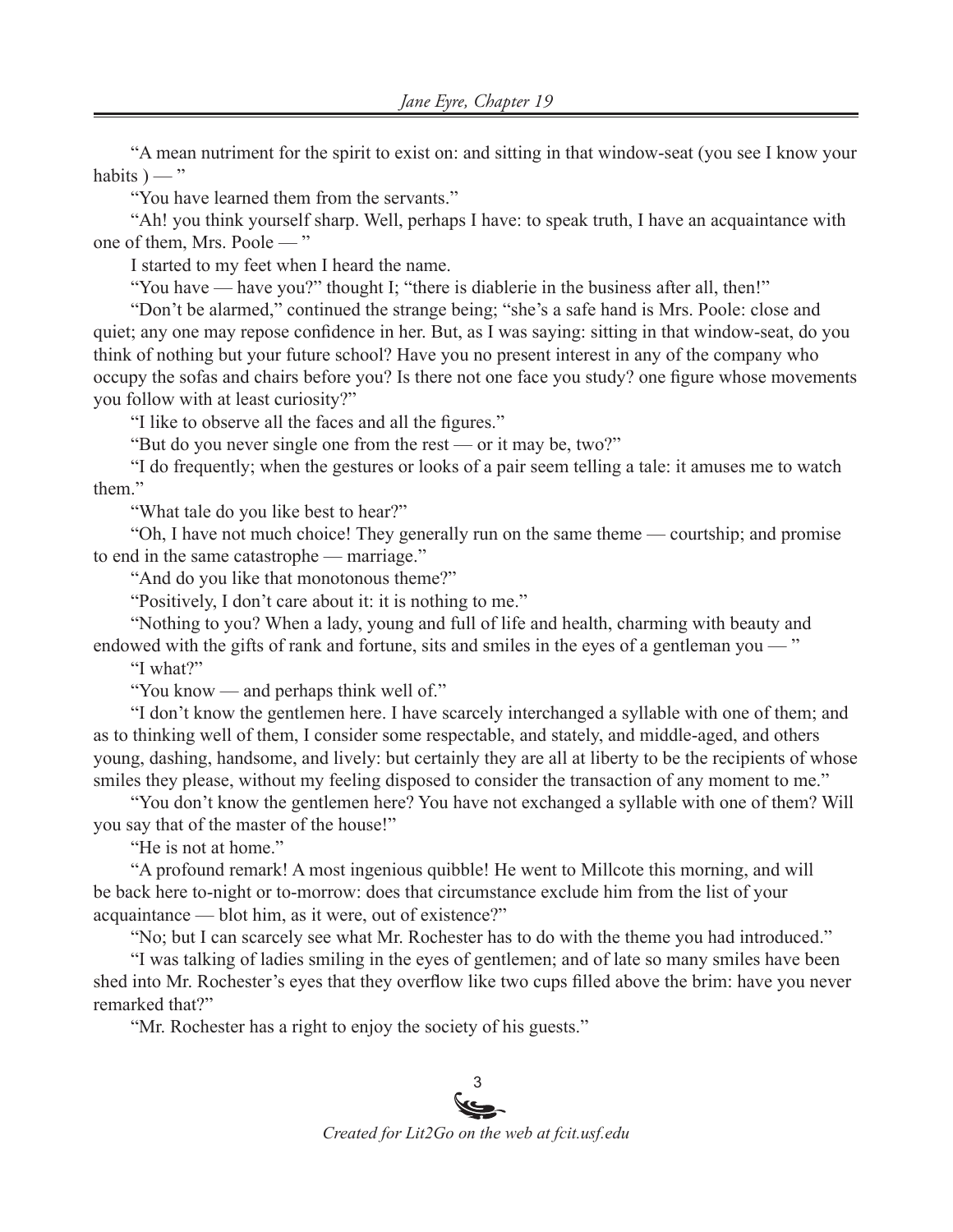"No question about his right: but have you never observed that, of all the tales told here about matrimony, Mr. Rochester has been favoured with the most lively and the most continuous?"

"The eagerness of a listener quickens the tongue of a narrator." I said this rather to myself than to the gipsy, whose strange talk, voice, manner, had by this time wrapped me in a kind of dream. One unexpected sentence came from her lips after another, till I got involved in a web of mystification; and wondered what unseen spirit had been sitting for weeks by my heart watching its workings and taking record of every pulse.

"Eagerness of a listener!" repeated she: "yes; Mr. Rochester has sat by the hour, his ear inclined to the fascinating lips that took such delight in their task of communicating; and Mr. Rochester was so willing to receive and looked so grateful for the pastime given him; you have noticed this?"

"Grateful! I cannot remember detecting gratitude in his face."

"Detecting! You have analysed, then. And what did you detect, if not gratitude?"

I said nothing.

"You have seen love: have you not? — and, looking forward, you have seen him married, and beheld his bride happy?"

"Humph! Not exactly. Your witch's skill is rather at fault sometimes."

"What the devil have you seen, then?"

"Never mind: I came here to inquire, not to confess. Is it known that Mr. Rochester is to be married?"

"Yes; and to the beautiful Miss Ingram."

"Shortly?"

"Appearances would warrant that conclusion: and, no doubt (though, with an audacity that wants chastising out of you, you seem to question it), they will be a superlatively happy pair. He must love such a handsome, noble, witty, accomplished lady; and probably she loves him, or, if not his person, at least his purse. I know she considers the Rochester estate eligible to the last degree; though (God pardon me!) I told her something on that point about an hour ago which made her look wondrous grave: the corners of her mouth fell half an inch. I would advise her blackaviced suitor to look out: if another comes, with a longer or clearer rent-roll, — he's dished — "

"But, mother, I did not come to hear Mr. Rochester's fortune: I came to hear my own; and you have told me nothing of it."

"Your fortune is yet doubtful: when I examined your face, one trait contradicted another. Chance has meted you a measure of happiness: that I know. I knew it before I came here this evening. She has laid it carefully on one side for you. I saw her do it. It depends on yourself to stretch out your hand, and take it up: but whether you will do so, is the problem I study. Kneel again on the rug."

"Don't keep me long; the fire scorches me."

I knelt. She did not stoop towards me, but only gazed, leaning back in her chair. She began muttering, —

"The flame flickers in the eye; the eye shines like dew; it looks soft and full of feeling; it smiles at my jargon: it is susceptible; impression follows impression through its clear sphere; where it ceases to smile, it is sad; an unconscious lassitude weighs on the lid: that signifies melancholy resulting from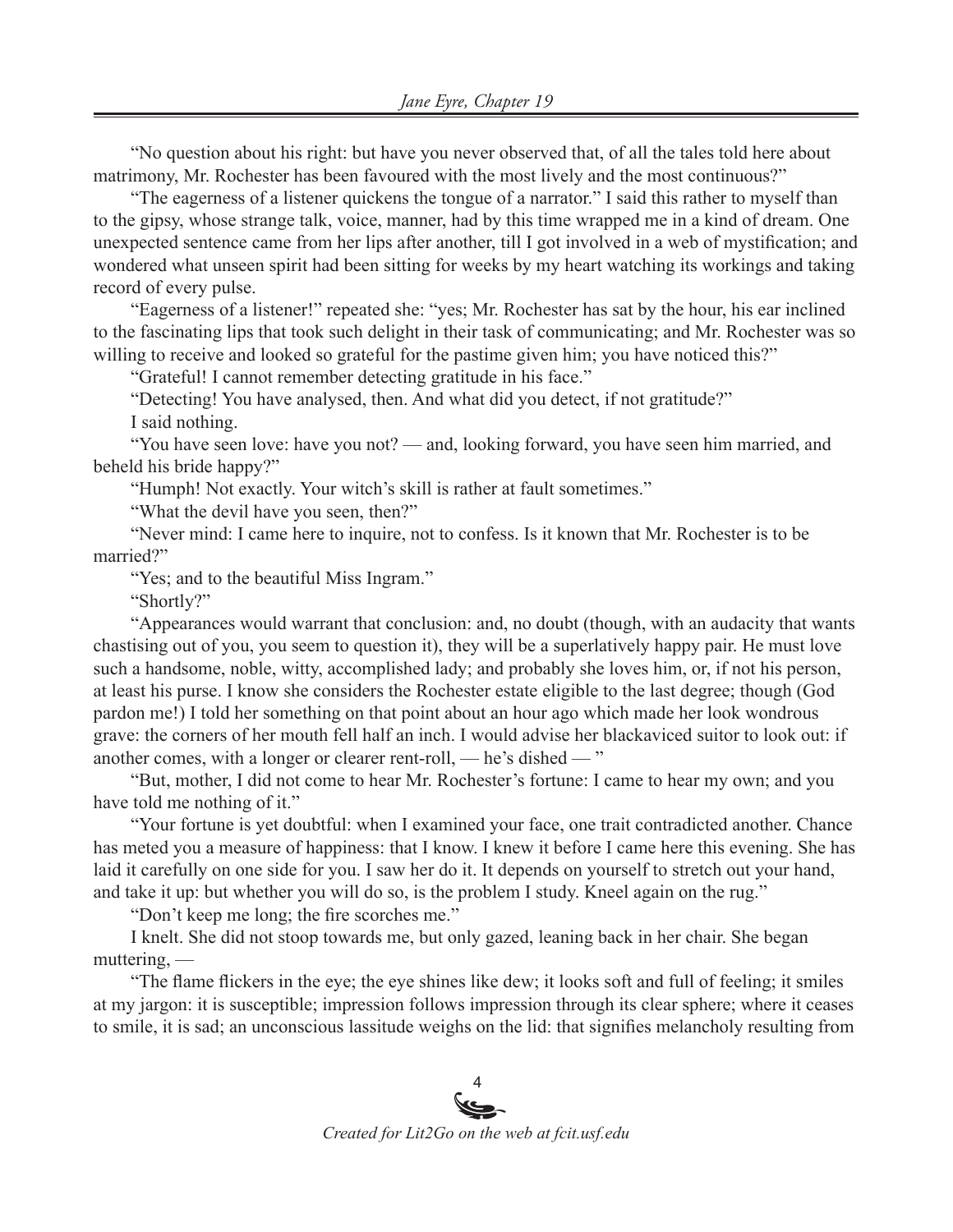loneliness. It turns from me; it will not suffer further scrutiny; it seems to deny, by a mocking glance, the truth of the discoveries I have already made, — to disown the charge both of sensibility and chagrin: its pride and reserve only confirm me in my opinion. The eye is favourable.

"As to the mouth, it delights at times in laughter; it is disposed to impart all that the brain conceives; though I daresay it would be silent on much the heart experiences. Mobile and flexible, it was never intended to be compressed in the eternal silence of solitude: it is a mouth which should speak much and smile often, and have human affection for its interlocutor. That feature too is propitious.

"I see no enemy to a fortunate issue but in the brow; and that brow professes to say, — 'I can live alone, if self-respect, and circumstances require me so to do. I need not sell my soul to buy bliss. I have an inward treasure born with me, which can keep me alive if all extraneous delights should be withheld, or offered only at a price I cannot afford to give.' The forehead declares, 'Reason sits firm and holds the reins, and she will not let the feelings burst away and hurry her to wild chasms. The passions may rage furiously, like true heathens, as they are; and the desires may imagine all sorts of vain things: but judgment shall still have the last word in every argument, and the casting vote in every decision. Strong wind, earthquake-shock, and fire may pass by: but I shall follow the guiding of that still small voice which interprets the dictates of conscience.'

"Well said, forehead; your declaration shall be respected. I have formed my plans — right plans I deem them — and in them I have attended to the claims of conscience, the counsels of reason. I know how soon youth would fade and bloom perish, if, in the cup of bliss offered, but one dreg of shame, or one flavour of remorse were detected; and I do not want sacrifice, sorrow, dissolution — such is not my taste. I wish to foster, not to blight — to earn gratitude, not to wring tears of blood — no, nor of brine: my harvest must be in smiles, in endearments, in sweet — That will do. I think I rave in a kind of exquisite delirium. I should wish now to protract this moment ad infinitum; but I dare not. So far I have governed myself thoroughly. I have acted as I inwardly swore I would act; but further might try me beyond my strength. Rise, Miss Eyre: leave me; the play is played out'."

Where was I? Did I wake or sleep? Had I been dreaming? Did I dream still? The old woman's voice had changed: her accent, her gesture, and all were familiar to me as my own face in a glass — as the speech of my own tongue. I got up, but did not go. I looked; I stirred the fire, and I looked again: but she drew her bonnet and her bandage closer about her face, and again beckoned me to depart. The flame illuminated her hand stretched out: roused now, and on the alert for discoveries, I at once noticed that hand. It was no more the withered limb of eld than my own; it was a rounded supple member, with smooth fingers, symmetrically turned; a broad ring flashed on the little finger, and stooping forward, I looked at it, and saw a gem I had seen a hundred times before. Again I looked at the face; which was no longer turned from me — on the contrary, the bonnet was doffed, the bandage displaced, the head advanced.

"Well, Jane, do you know me?" asked the familiar voice.

"Only take off the red cloak, sir, and then — "

"But the string is in a knot — help me."

"Break it, sir."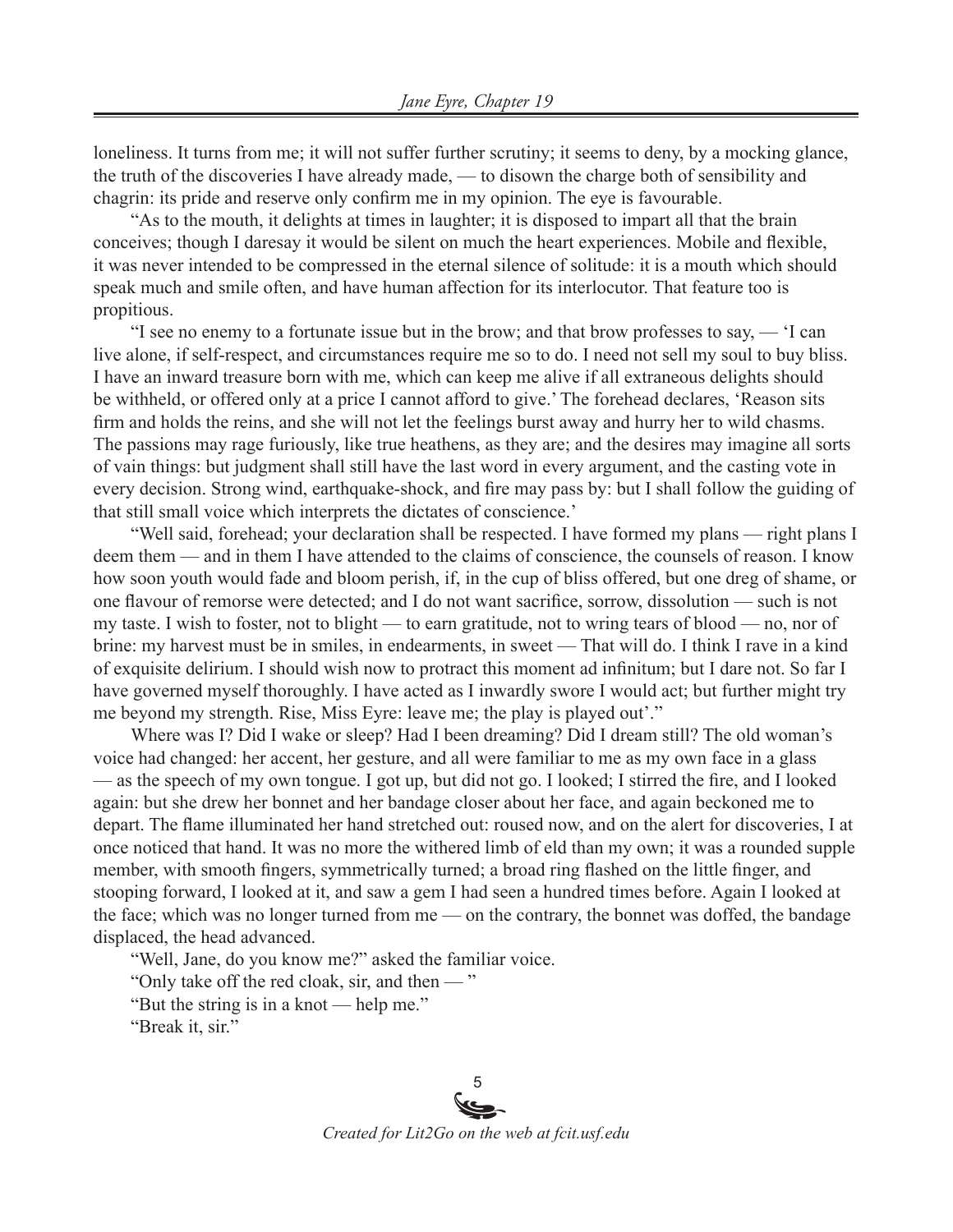"There, then — 'Off, ye lendings!'" And Mr. Rochester stepped out of his disguise.

"Now, sir, what a strange idea!"

"But well carried out, eh? Don't you think so?"

"With the ladies you must have managed well."

"But not with you?"

"You did not act the character of a gipsy with me."

"What character did I act? My own?"

"No; some unaccountable one. In short, I believe you have been trying to draw me out — or in; you have been talking nonsense to make me talk nonsense. It is scarcely fair, sir."

"Do you forgive me, Jane?"

"I cannot tell till I have thought it all over. If, on reflection, I find I have fallen into no great absurdity, I shall try to forgive you; but it was not right."

"Oh, you have been very correct — very careful, very sensible."

I reflected, and thought, on the whole, I had. It was a comfort; but, indeed, I had been on my guard almost from the beginning of the interview. Something of masquerade I suspected. I knew gipsies and fortune-tellers did not express themselves as this seeming old woman had expressed herself; besides I had noted her feigned voice, her anxiety to conceal her features. But my mind had been running on Grace Poole — that living enigma, that mystery of mysteries, as I considered her. I had never thought of Mr. Rochester.

"Well," said he, "what are you musing about? What does that grave smile signify?"

"Wonder and self-congratulation, sir. I have your permission to retire now, I suppose?"

"No; stay a moment; and tell me what the people in the drawing-room yonder are doing."

"Discussing the gipsy, I daresay."

"Sit down! — Let me hear what they said about me."

"I had better not stay long, sir; it must be near eleven o'clock. Oh, are you aware, Mr. Rochester, that a stranger has arrived here since you left this morning?"

"A stranger! — no; who can it be? I expected no one; is he gone?"

"No; he said he had known you long, and that he could take the liberty of installing himself here till you returned."

"The devil he did! Did he give his name?"

"His name is Mason, sir; and he comes from the West Indies; from Spanish Town, in Jamaica, I think."

Mr. Rochester was standing near me; he had taken my hand, as if to lead me to a chair. As I spoke he gave my wrist a convulsive grip; the smile on his lips froze: apparently a spasm caught his breath.

"Mason! — the West Indies!" he said, in the tone one might fancy a speaking automaton to enounce its single words; "Mason! — the West Indies!" he reiterated; and he went over the syllables three times, growing, in the intervals of speaking, whiter than ashes: he hardly seemed to know what he was doing.

"Do you feel ill, sir?" I inquired.

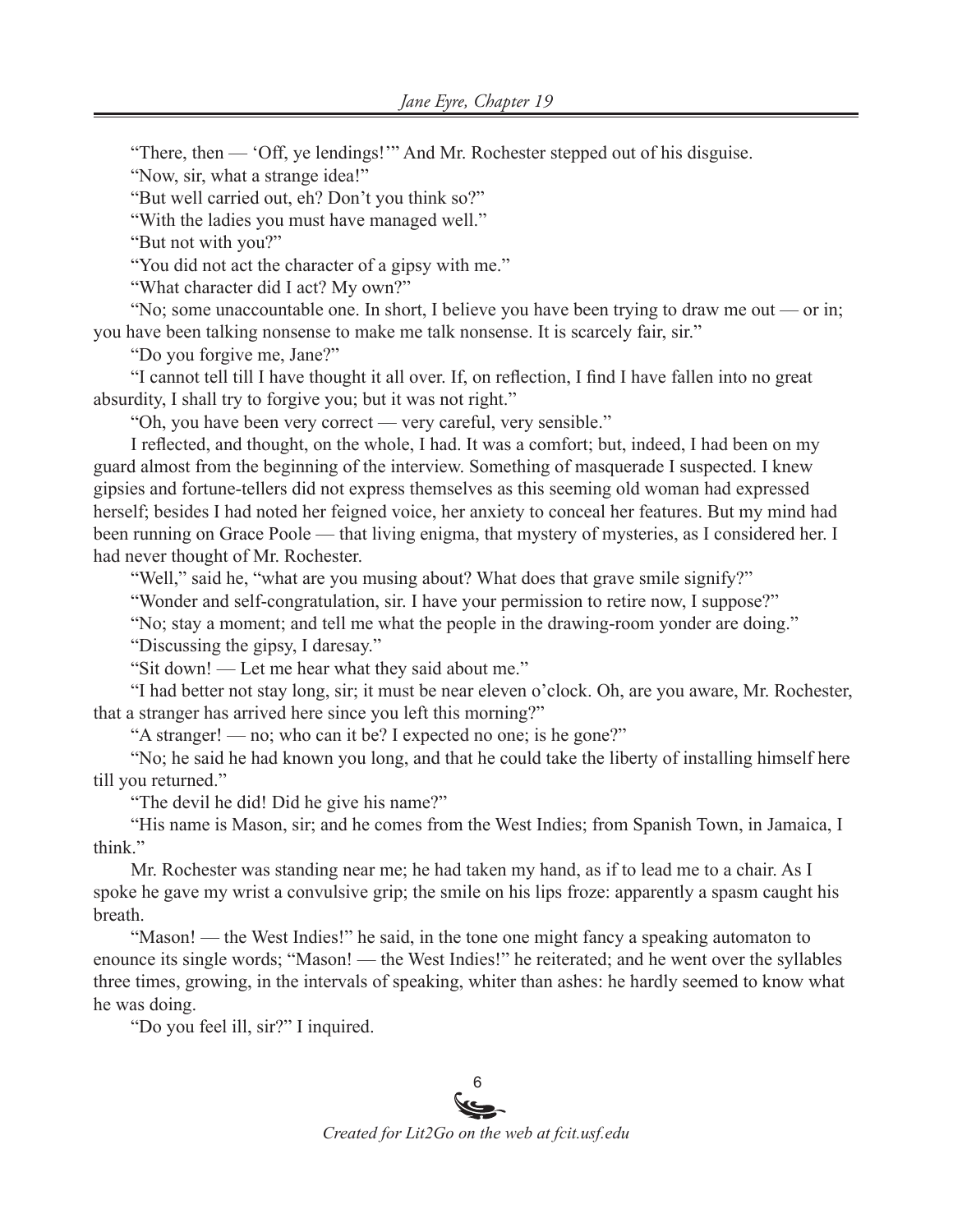"Jane, I've got a blow; I've got a blow, Jane!" He staggered.

"Oh, lean on me, sir."

"Jane, you offered me your shoulder once before; let me have it now."

"Yes, sir, yes; and my arm."

He sat down, and made me sit beside him. Holding my hand in both his own, he chafed it; gazing on me, at the same time, with the most troubled and dreary look.

"My little friend!" said he, "I wish I were in a quiet island with only you; and trouble, and danger, and hideous recollections removed from me."

"Can I help you, sir? — I'd give my life to serve you."

"Jane, if aid is wanted, I'll seek it at your hands; I promise you that."

"Thank you, sir. Tell me what to do, — I'll try, at least, to do it."

"Fetch me now, Jane, a glass of wine from the dining-room: they will be at supper there; and tell me if Mason is with them, and what he is doing."

I went. I found all the party in the dining-room at supper, as Mr. Rochester had said; they were not seated at table, — the supper was arranged on the sideboard; each had taken what he chose, and they stood about here and there in groups, their plates and glasses in their hands. Every one seemed in high glee; laughter and conversation were general and animated. Mr. Mason stood near the fire, talking to Colonel and Mrs. Dent, and appeared as merry as any of them. I filled a wine-glass (I saw Miss Ingram watch me frowningly as I did so: she thought I was taking a liberty, I daresay), and I returned to the library.

Mr. Rochester's extreme pallor had disappeared, and he looked once more firm and stern. He took the glass from my hand.

"Here is to your health, ministrant spirit!" he said. He swallowed the contents and returned it to me. "What are they doing, Jane?"

"Laughing and talking, sir."

"They don't look grave and mysterious, as if they had heard something strange?"

"Not at all: they are full of jests and gaiety."

"And Mason?"

"He was laughing too."

"If all these people came in a body and spat at me, what would you do, Jane?"

"Turn them out of the room, sir, if I could."

He half smiled. "But if I were to go to them, and they only looked at me coldly, and whispered sneeringly amongst each other, and then dropped off and left me one by one, what then? Would you go with them?"

"I rather think not, sir: I should have more pleasure in staying with you."

"To comfort me?"

"Yes, sir, to comfort you, as well as I could."

"And if they laid you under a ban for adhering to me?"

"I, probably, should know nothing about their ban; and if I did, I should care nothing about it."

"Then, you could dare censure for my sake?"